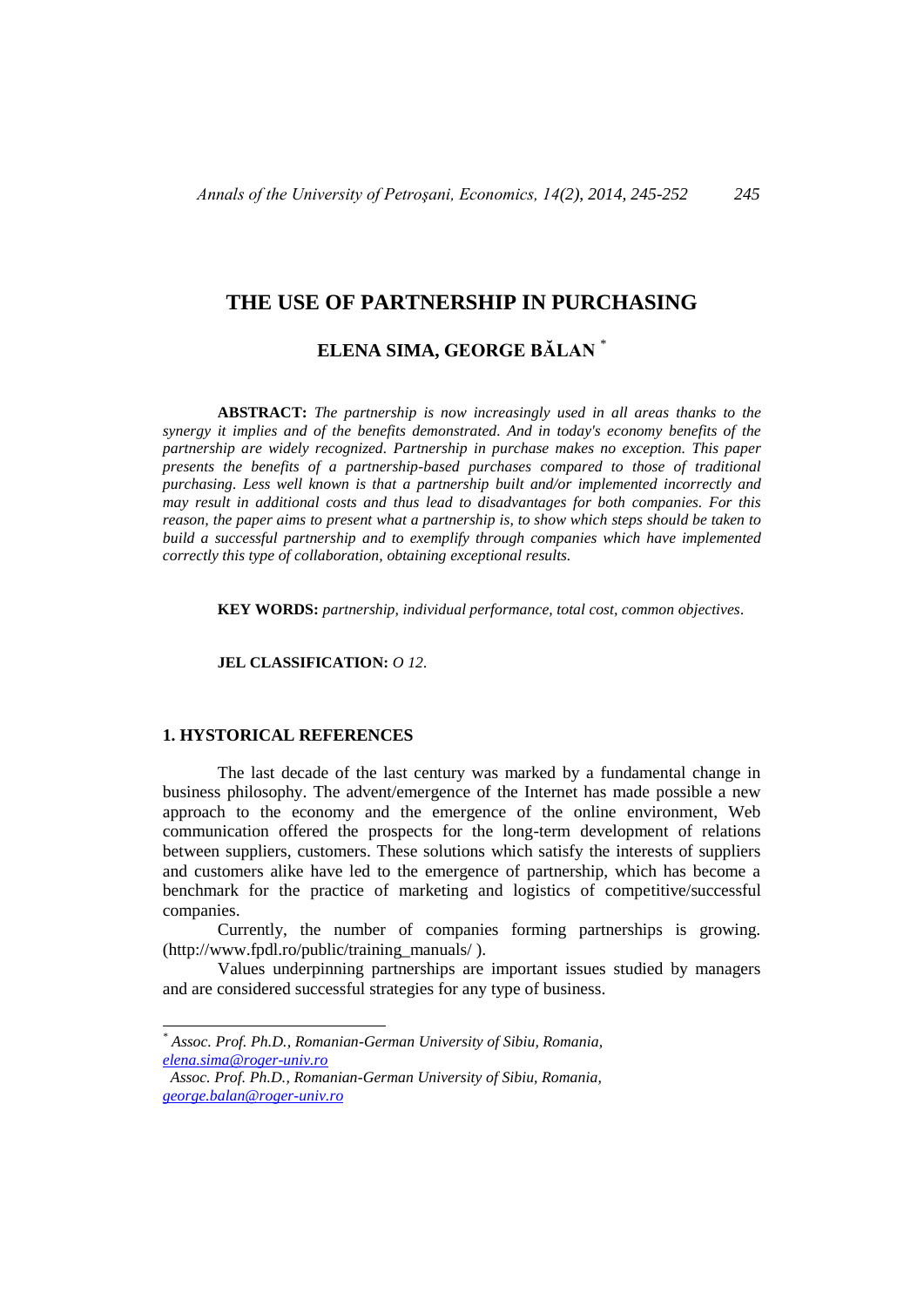The importance of partnerships is also recognized by sponsors who put increasingly more often as a precondition for accessing funds. Partnership's value lies not only in strengthening the capacity of companies and their level of representation but also in terms of social capital (Putman, R., D., Leonardi, R., Nanetti, R., Y., 2001).

Peter Drucker was also one of the persons who appreciated the importance of partnership in modern society that tends to become increasingly pluralistic, atomized into autonomous and specialized companies (www.leadertoleader.org).

Looking over time on this, it can be seen that it is not the first time that society is pluralistic and atomized. For example, the European Middle Ages was characterized by the existence of cities states, fiefs, kingdoms, craft guilds, churches, customs, all of which being autonomous organizations concerned only with solving their own problems which sometimes led to their development and sometimes just to their survival.

From the fourteenth century, for 500 years, as Drucker claims, European society has evolved to destroy pluralism. The solution found was to replace pluralism with the power of local public authority, through which many of the independent organizations have disappeared or have been transformed into public institutions. The tendency of monopoly of a single public authoritarian and dictatorial government power culminated in the first half of the twentieth century but at the end of the nineteenth century there had already arisen the germs of a new pluralism in the birth of the private sector. Since then the society has evolved towards pluralism so that even public sector institutions have gained autonomy and independence through decentralization.

To maintain the advantage of pluralism, the collaboration between companies, integration and subsuming individual tasks for the common good is absolutely necessary.

## **2. TERMINOLOGY**

According to the online dictionary, partnership is a system that associates partners from the political, economic and social points of view. [\(http://dexonline.ro/definitie/parteneriat\)](http://dexonline.ro/definitie/parteneriat).

In Romanian, there are also other terms that are sometimes used as synonyms, although there are slight differences of nuance.

Alliance is a connection between two or more parties to achieve a common goal, therefore it is similar to partnership. The difference lies in the degree of coordination and integration and in this respect it is considered that the alliance involves a lesser degree to the partnership.

The collaboration also involves participation with others to achieve a common action.

Cooperation is the coordination among several parties in a joint activity.

As it can be noticed, there are differences, but they are so small that these terms can be used interchangeably.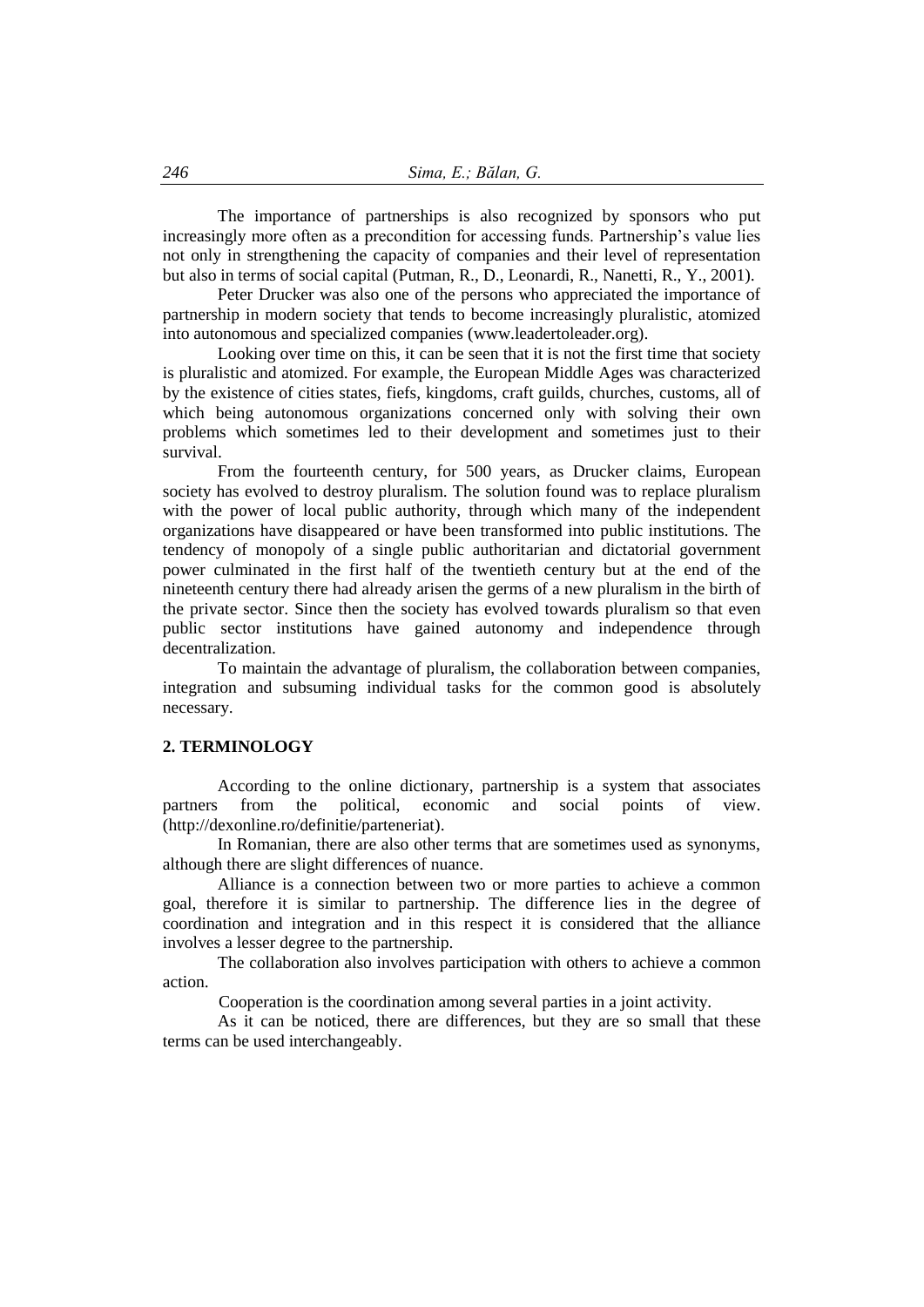## **3. BENEFITS AND OBSTACLES OF PARTNERSHIP IN THE AREA OF PURCHASING**

"Partnerships between people, between companies, with customers and suppliers bring value to all parties involved." Stanley Gault.

According to Mark Stevens, author of books on marketing, creativity is now the key to success. For generations, companies have mined ditches between them and their competitors. Today, successful companies build bridges. (http://www.actionamresponsabil.ro/parteneriatul).

In today's economy, competition takes place increasingly more not between individual companies but between company networks.

The benefits are the main reasons for a partnership.

Partnership benefits lies in the synergy that this implies.

Synergy involves combining two or more entities so that overall performance is higher than the sum of individual efforts of entities.

Through partnerships resources will be used more efficiently and more rationally and this will help increase the efficiency of partner companies as follows:

- Duplicate activities will be eliminated and coordinated operational plans will be developed jointly;
- Operating costs will be reduced and investments' efficiency will increase;
- Management information flow will be higher.

Through partnerships the effectiveness of companies can also be increased in the sense that together they can find more creative solutions, innovative ideas on the principle of "nothing for us, without us". At the same time, the implementation will be easier since the risks and costs are shared.

If they say that friendship between people enhances the joys and halves the sorrows then the properly constituted and implemented partnership establishes "friendship" relations between companies based on the same reality.

To be able to achieve positive outcomes targeted by the partnership relations, the following basic criteria must be met (Sima, 2011):

**a) individual performance** – each participant has a valuable contribution to relationship between companies, contribution based on their strengths;

**b) importance** – partnership relationship must have a decisive role in achieving the long-term strategic objectives of each participant;

**c) interdependence** – the relationship's sustainability depends on the existence of a complementarity between partners in order to make possible what they can not do individually;

**d) investments** – involving each party is lengthy and it means the allocation of financial resources and of other types of resources;

**e) information** – continuous exchange of information in both directions is a prerequisite for the success of actions carried out for achieving the common objectives of partners;

**f) integration** – between partner organizations there are established links at different levels, to enable communication and collaboration;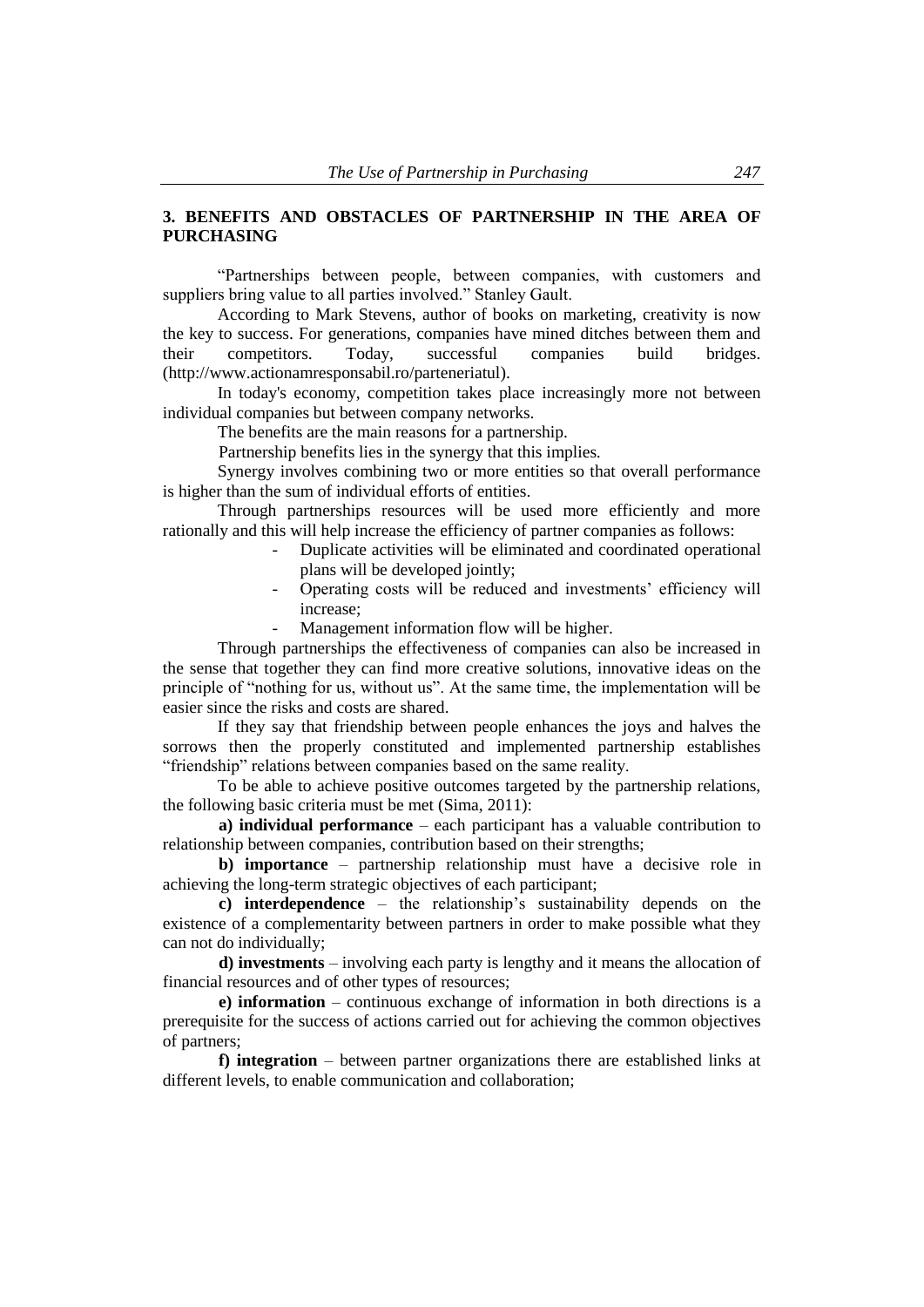**g) institutionalization** – partners' responsibilities are clearly identified, in an official form, that would respond to long-term interests of the parties;

**h) integrity** – true partnership relationships involve conduct that would justify mutual trust and facilitate the achievement of objectives from each participating company.

Today, more and more companies have reconsidered the role of purchasing to the company's profit, giving it the role of profit center. This is explained by specialists thriugh the leverage principle according to which the reduction, by a low degree, of purchase costs will produce a greater effect on profit than if it would have been intervened in other areas of costs/sales of the company such as, for example, reducing labour costs or increasing sales.

This led to the shift towards recognizing the contribution of purchase to value adding, of the strategic importance of purchase and the need to increase professionalism in this field. To operate optimally in this regard, partnership between supplier and buyer appeared as a saving solution given that the distinction between one category or another is relative and companies may be in a position to change their place often, and therefore turn from suppliers of certain resources, buyers of others.

Partnership in the area of purchasing is a commitment between customer and supplier, for the long-term, based on clear and commonly agreed objectives to increase capacity and competitiveness.

Working together as a team, the customer and the supplier can reduce the total cost, can improve quality, can accelerate the movement of products to the market in a much more effective way than if they were competitors.

The objectives pursued in any relationship of partnership may include:

- Improved design and product quality;
- Optimizing the delivery terms:
- Reducing the cost of production;
- Reducing operating costs;
- Optimizing inventory levels;
- Improving cash flow;
- Improving the availability of resources and skills.

Compared with traditional relations, partnership in purchase determines serious changes, summarized in table 1.

In this context, the supplier and the customer will promote the objectives of mutual interest, for the long term. If until now the lowest price was the main issue aimed by the buyer, nowadays, the attention is focused on the total purchase cost which includes indirect and hidden costs, such as those due to suspension of deliveries and honoring late deliveries of orders. The perception of quality has also changed in the sense that it is not enough to be controlled but it must also be ensured through total quality management. This reduces the number of supply sources, companies often preferring single source or at most the dual source. Partners learn to trust the performance and integrity of the parties and this will lead to the elimination of activities and thus to the decrease of the final cost.

Promotion of partnership has the purpose of adding value in the marketing channel and increasing the company's ability to come awaiting customers' wishes.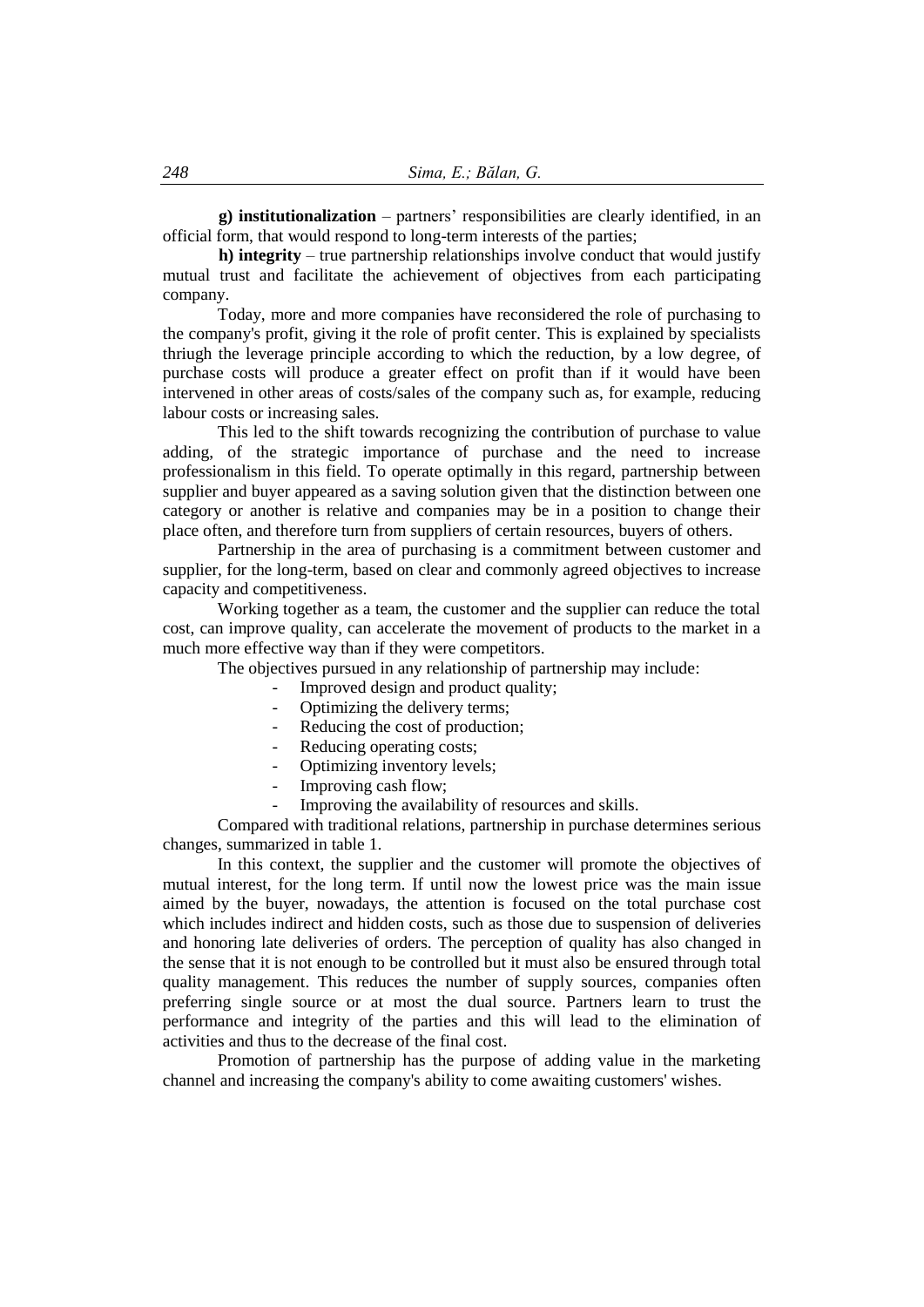| <b>Criteria</b>         | <b>Purchase</b>                                                                             |                                                                                                                                    |
|-------------------------|---------------------------------------------------------------------------------------------|------------------------------------------------------------------------------------------------------------------------------------|
|                         | traditional                                                                                 | partnership                                                                                                                        |
| Objectives              | Competitiveness and interest<br>in their own company                                        | Cooperation and correlation<br>of interests established<br>between parties                                                         |
| Cost                    | Lowest price                                                                                | Total cost of acquisition                                                                                                          |
| Duration of relations   | Short term                                                                                  | Long term                                                                                                                          |
| Quality                 | The focus centered on quality<br>control and inspection of<br>goods received from suppliers | Focus centered on quality<br>assurance on the basis of total<br>quality management (TQM)<br>and on the "zero defects"<br>principle |
| Number of sources       | Multiple sources                                                                            | Reducing the number of<br>suppliers, possibly even<br>having unique source                                                         |
| Communication           | Formal, evasive<br>communication                                                            | Very frequent formal and<br>informal communication                                                                                 |
| Negotiation             | $Win - loss$                                                                                | Win - win                                                                                                                          |
| Exchange of information | Reluctance of the parties                                                                   | Open exchanges made<br>between multifunctional<br>teams                                                                            |
| Trust                   | Low, there is uncertainty<br>about the performance and<br>integrity of the supplier         | High, based on mutual trust<br>between buyer and supplier                                                                          |
| Involvement in design   | Only occasionally                                                                           | Frequently, the buyer is<br>involved in the design<br>activities                                                                   |

### **Table 1. Comparison between traditional and partnership purchase**

Implementing partnership in the area of purchasing is not easy and in order to achieve the expected results, it is recommended to take the following steps:

a. Identifying the right products for partnership. New products will be considered, those with great value or those with high technical complexity;

b. Promoting partnership philosophy in your own company. It is particularly necessary for the success of the partnership that top management and the functional departments' management are convinced of its benefits;

c. Defining the mandatory standards for suppliers. Before identifying the suppliers, the purchasing company will determine its own requirements to suppliers. Such requirements may include:

- Commitment to total quality management (TQM);
- Applying the Just in time method (JIT);
- Ability to provide locally and / or globally;
- Willingness to innovate;
- Clearly defined quality standards;
- Flexibility management;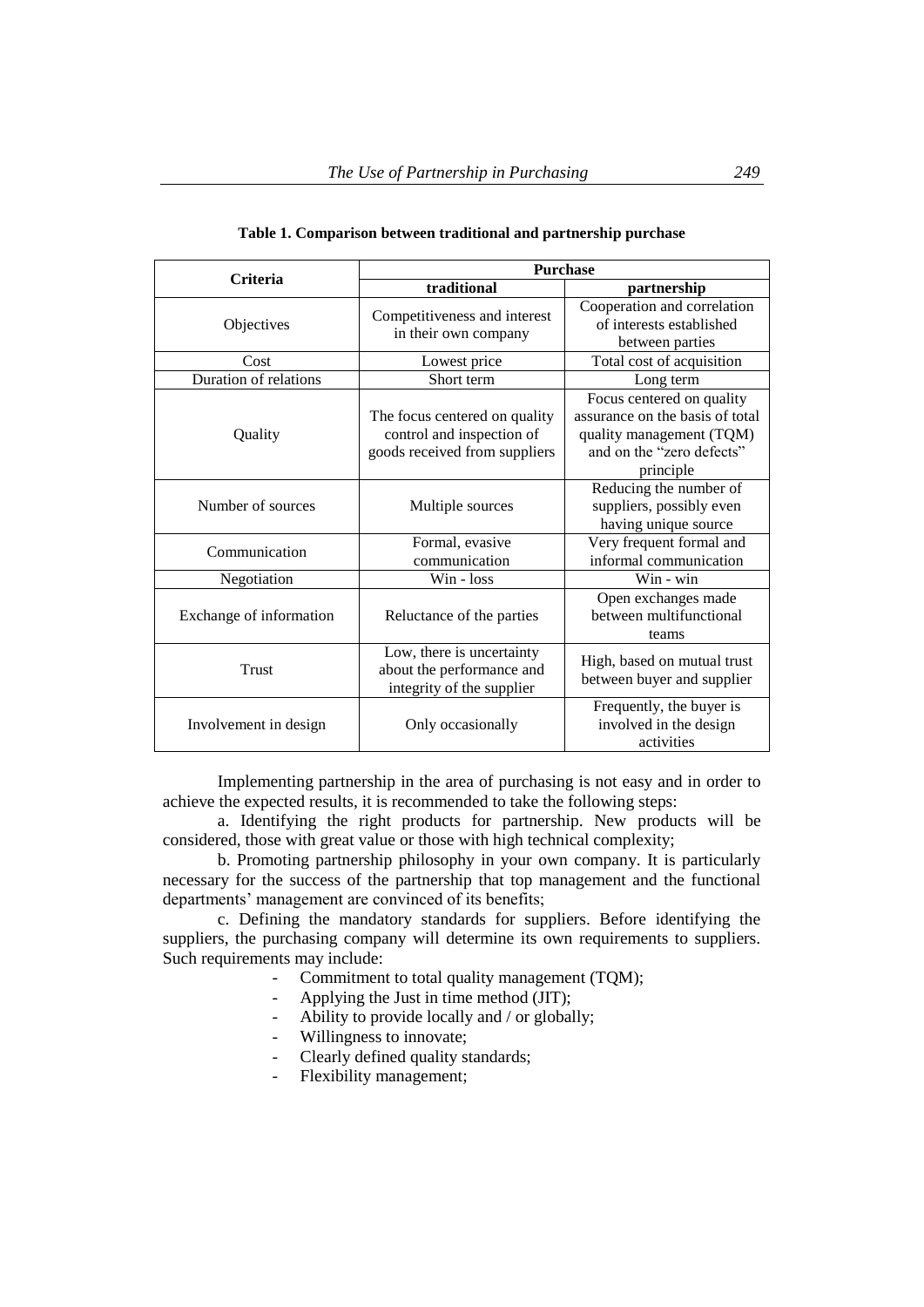Attitude towards work.

d. Selecting the potential suppliers. It is recommended to choose a small number of potential suppliers able to meet the requirements set out above. It is recommended to avoid simultaneous launch of multiple partnerships;

e. Promoting the idea of partnership among potential suppliers. It will be insisted on the fact that through partnership, the goals set by mutual agreement to achieve mutual benefit will be achieved;

f. Setting goals and expectations of future partners.

As objectives, there can be mentioned:

- Reducing total costs;
- Zero defects:
- Timely payment;
- $-$  JIT:
- Common research and development;

Also in this phase, the criteria needed to assess the achievement of objectives will be formulated. Examples of such criteria:

- Timely delivery;
- The value of the stock;
- The interval between ordering and receiving goods;
- Level of service.

Also in this stage, the administrative procedures necessary for the proper conduct of partnerships will be agreed upon. In this sense there can be mentioned:

- Establishment of a control group that will follow the development of the partnership;
- Setting up a team to solve any problem occurred;
- Regular meetings at all levels with the management that monitors this process for information and dissemination of results.

g. Assigning an official character of the partnership. It is recommended that the parties pay official value to the future partnership. In this sense there can be mentioned in the terms of the agreement:

- Objectives and principles underlying the partnership;
- Clear contribution of each party;
- Ensuring confidentiality of information;
- Specification of capital investment that the supplier shall realize;
- Methods of completion of the partnership.

h. The pilot project. Originally, the partnership can be established at a smaller and then it can expand if the results are favourable. The test results will be analysed in relation to the defined objectives and will be presented to the manager of the purchasing organization;

i. Developing the existing partnership. If effects are favourable, these relations can be extended and the purchasing company may involve in longer agreements and even in the strategic planning performed together with supplier partner;

j. Developing new partners for the future. For other raw materials or materials necessary to conduct their own activity, the purchasing company may initiate other partnerships.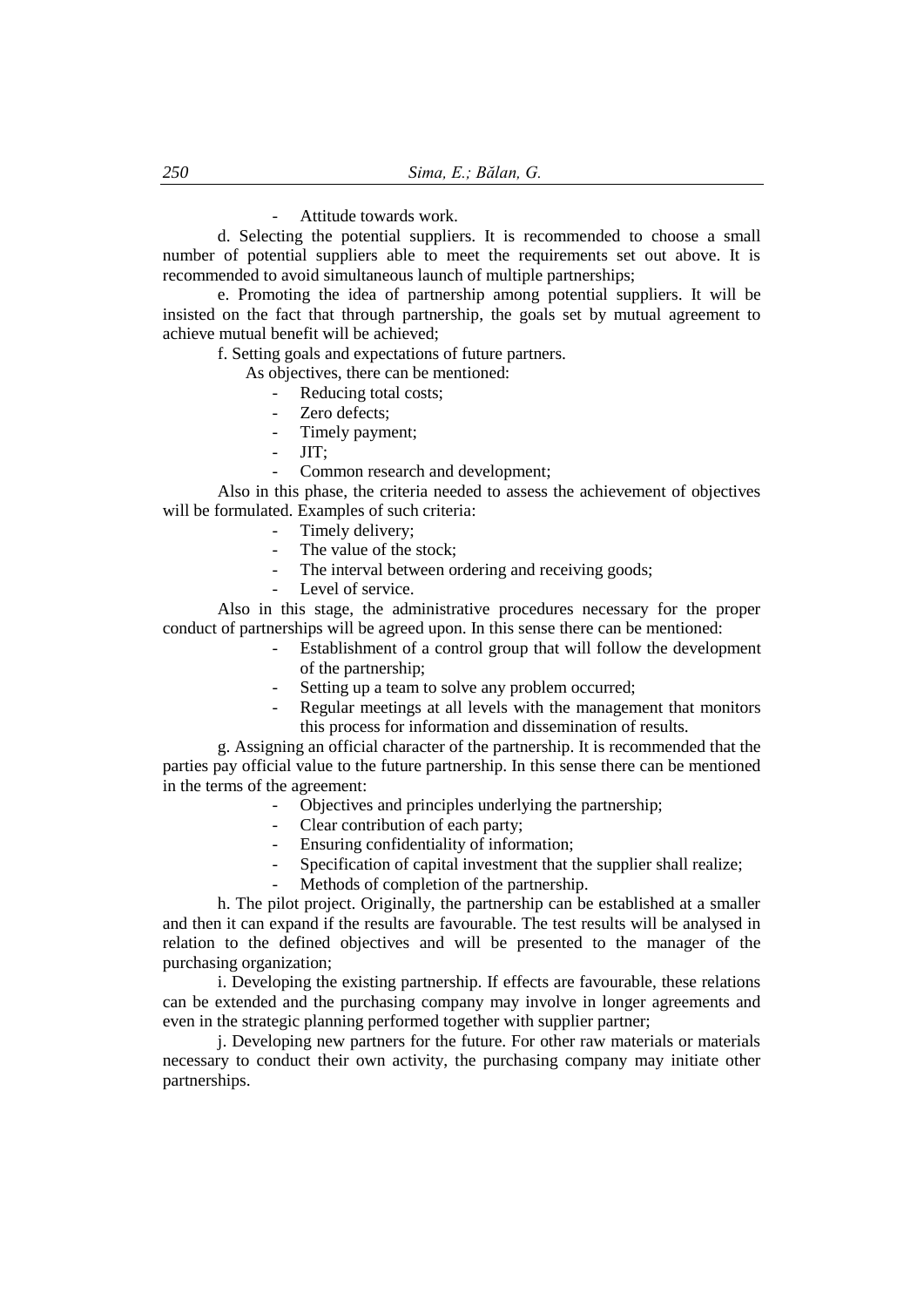Currently, many partnerships fail and thus they fail to achieve the expected benefits or they obtain them at much higher prices proving that they were wrong either in planning, or in the implementation of activities.

The most common obstacles in the way of successful partnership may be related to (http://www.fpdl.ro/public/training\_manuals/):

- Culture:
- Competition;
- Conflicts between missions and goals;
- Confusions and ambiguities encountered in relations;
- Control:
- Capacitate:
- Costs.

For the Italian tyres manufacturer, Pirelli, partnerships are the key to success. It pays special attention to working with its suppliers that it considers fundamental business partners in the global strategy of the company.

Pirelli procurement department consists of 135 experts worldwide, of which 40 are working at the headquarters in Milan. Annually, these persons choose and manage 12,000 suppliers, selecting them based security, innovation, quality, durability, risk management, and their efficiency within the supply chain. It is an in-depth assessment, which relates not only to direct suppliers but also to suppliers of suppliers, due to a self-assessment program from suppliers. [Revista Ziua Cargo, May 2014]. Suppliers that are key factors for Pirelli are selected, long-term relationships are built, partnerships are closed at corporate level. Prices must be sustainable for both sides, both for the provider who must be able to reinvest and for the client to have reasonable costs which he could transfer to the market. Partnership agreements are oriented specifically on creating value in the sense that the more value they bring to the company, the better they will be rewarded in the business relationship.

Among these partnerships, we may mention the project partnerships CEVA Logistics - Pirelli considered an example of collaboration, which is why it was awarded the trophy "Win - Win Collaboration Award". To be more specific, the development of Pirelli operations within the expansion and tracking project from Slatina required a storage solution able to cope 24/7 with two different production flows, four different output flows and remote management of external deposits. All processes were supported through IT solutions, integrated in partnerships by CEVA and Pirelli teams. Currently, 95% of the production executed and delivered to the client can be identified at the level of item and landmark. Specifically, if there is on a car a tire made in 2013, it has a code that allows those from CEVA and colleagues from Pirelli to identify the batch, date of manufacture, the check-outs which it had been subjected to, the material from which it was made, delivery date, the truck that took it from the deposit and the distributor that delivered it to the final customer. The achievements of the project are remarkable because quality objectives were also achieved. The level of errors in delivery was 2% thanks to the serial scanning system of products on delivery, therefore the collaboration is certainly a Win – Win type of collaboration. [Revista Ziua Cargo, January 2014].